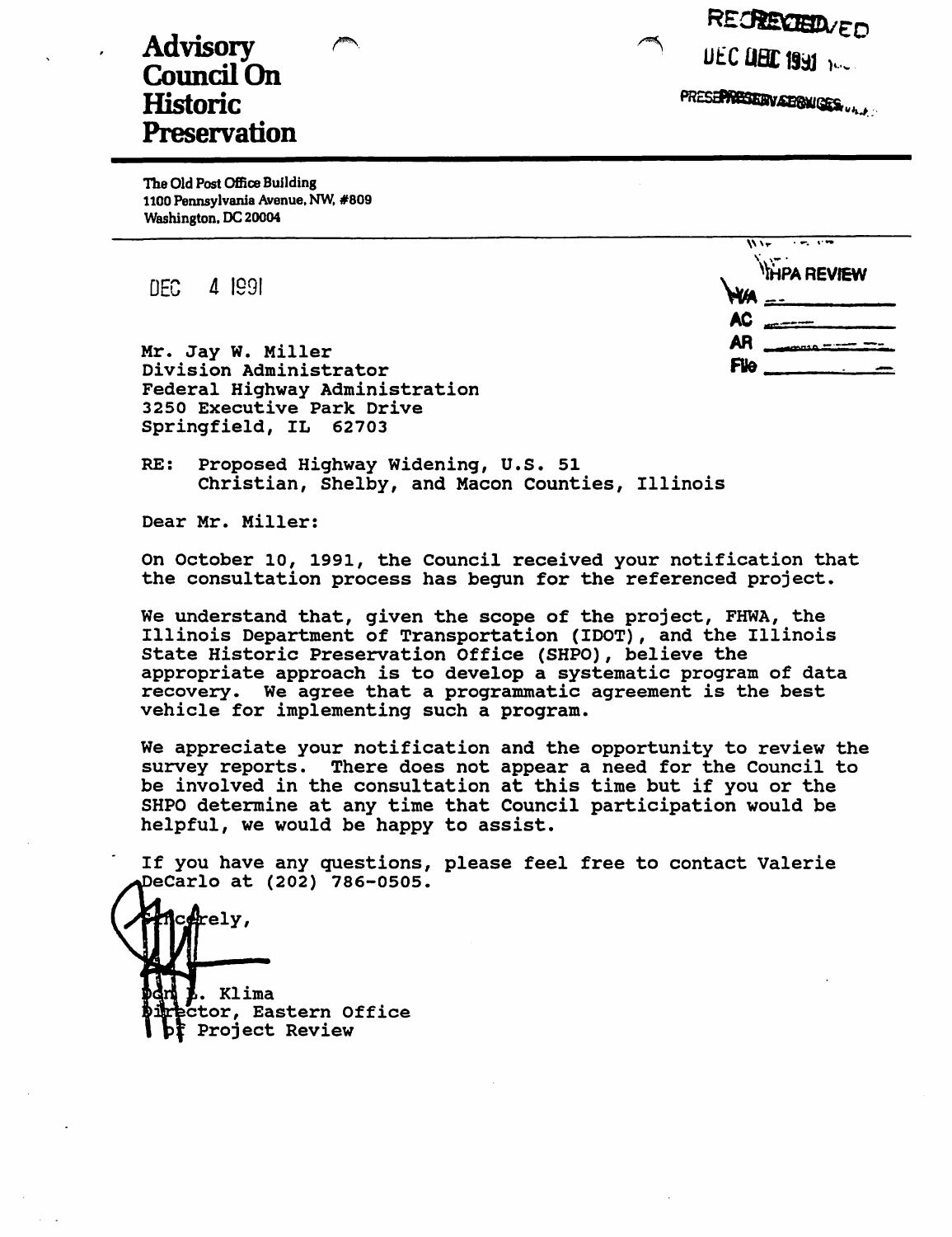# **Advisory Council On Historic Preservation**



 $\mathbf{r}$ 

 $\overline{\phantom{a}}$ 

The Old Post Office Building 1100 Pennsylvania Avenue, Nw. #809 Washington, DC 20004

AUG 17 1992

Mr. Frederick H. Downs Acting Division Administrator Federal Highway Administration 3250 Executive Park Drive<br>Springfield. IL 62703 Springfield, IL

REF: Upgrade of U. S. Route 51 Pana to Elwin, Illinois<br>FAP 322 (formerly FAP) (formerly FAP 412)

Dear Mr. Downs:

The enclosed Programmatic Agreement for the referenced project has been accepted by the Council. This acceptance completes the requirements of Section 106 of the National Historic Preservation Act and the Council's regulations. A copy of the Agreement has also been sent to the Illinois State Historic Preservation Officer.

 $\ddot{\cdot}$ 

The Council originally received this Agreement in January, but was unable to review it since it was not accompanied by the documentation required by Section 800.8 of the Council's regulations (36 CFR Part 800). We notified your staff of this problem by phone and suspended further consideration of the Agreement until receipt of the necessary documentation. We received nothing further on the project until June, when the Illinois Department of Transportation (DOT) sent us a copy of the Final Environmental Impact Statement as part of a routine mailing. Based on this document and additional correspondence proved by Illinois DOT, we were able to complete our review and execute the document.

We would like to take this opportunity to recommend that FHWA accompany future submissions of Agreements with the necessary documentation. This will prevent unnecessary delays and expedite the Council's review.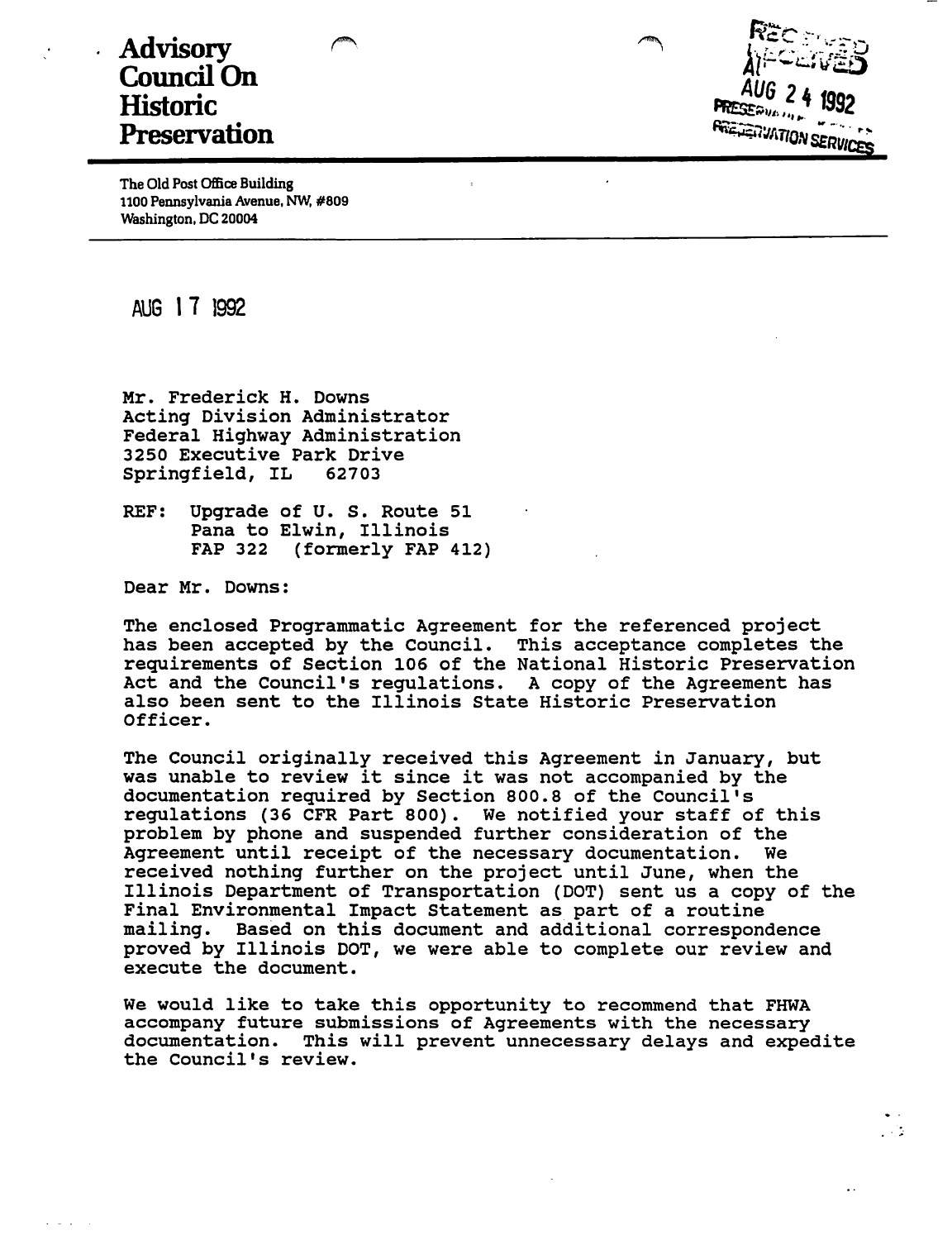If you would like to discuss this matter further, please contact Druscilla Null at (202) 786-0505.

penely, Klima ctor, Eastern Office Project Review

Enclosure

 $\ddot{\zeta}$ 

 $\ddot{\phantom{a}}$ 

 $\sim$   $\sim$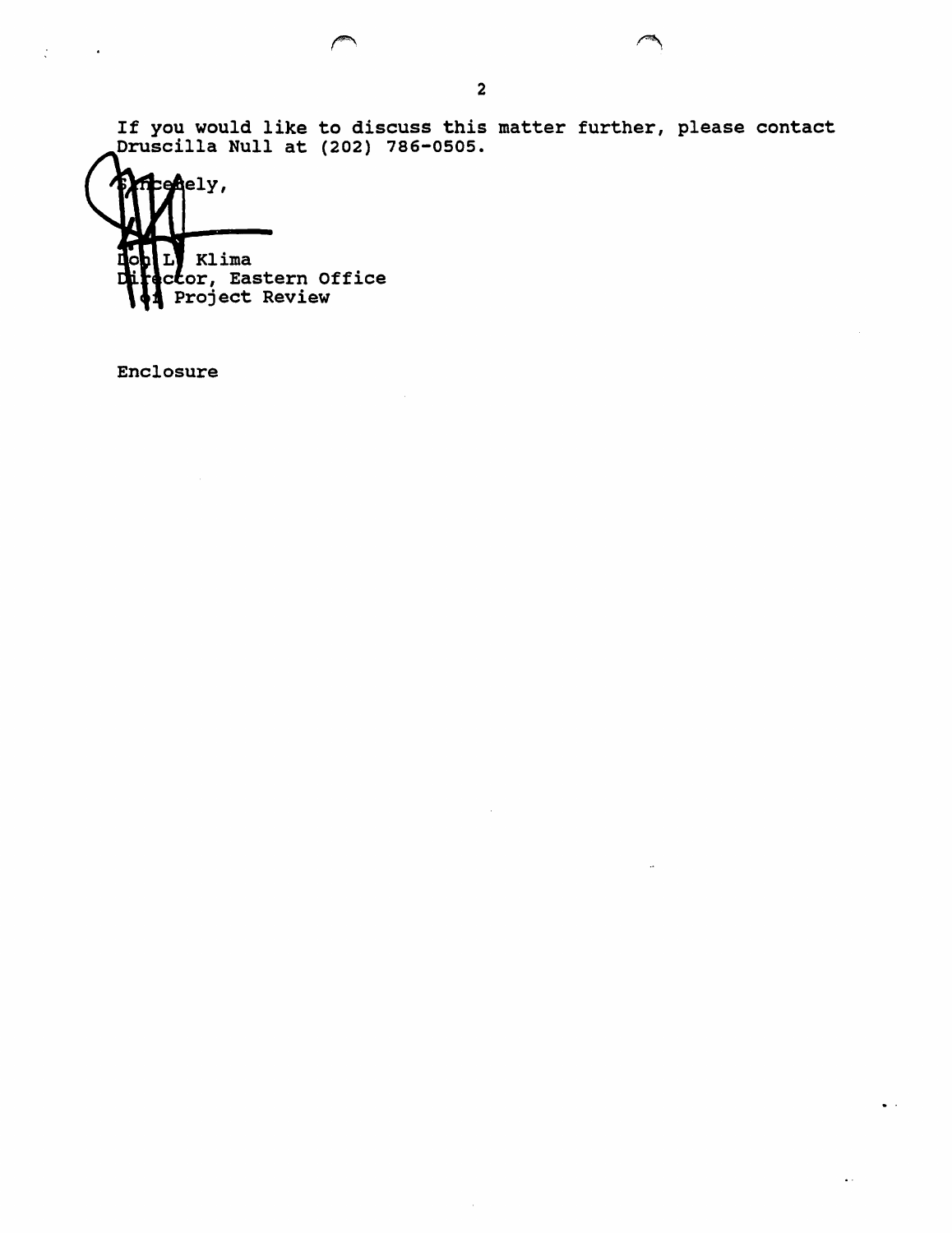#### PROGRAMMATIC AGREEMENT

### AMONG THE FEDERAL HIGHWAY ADMINISTRATION, THE ADVISORY COUNCIL ON HISTORIC PRESERVATION, AND THE ILLINOIS STATE HISTORIC PRESERVATION AGENCY FOR THE FAP 412, U.S. 51 PROJECT, MACON AND CHRISTIAN COUNTIES, ILLINOIS

WHEREAS, the Federal Highway Administration (FHwA) proposes to construct the FAP 412, U.S. 51 highway corridor in Macon and Christian Counties, Illinois, and

WHEREAS, the **FHwA** has determined that this project may have an effect upon properties potentially eligible for the National Register of Historic Places (NRHP) and has consulted with the Advisory Council on Historic Preservation (Council) and the Illinois State Historic Preservation Officer (SHPO) pursuant to Section 800.13 of the regulations (36 CFR Part 800) implementing Section 106 of the National Historic Preservation Act (16 **u.s.c. section 470f);** 

NOW THEREFORE, the FHwA, the Illinois SHPO, and the Council agree that the project shall be implemented in accordance with the following stipulations to satisfy the FHwA Section 106 responsibilities for the project.

#### Stipulations

A) The FHwA shall ensure that an archaeological reconnaissance survey (Phase I) will be performed in all project areas not previously surveyed. The Phase I survey shall be conducted in consultation with the Illinois SHPO, and a report of the survey shall be submitted to the Illinois SHPO for review and comment. An archaeological intensive survey (Phase II) will be performed at all historic properties within the project area to evaluate their National Register eligibility. Phase II intensive survey methodologies shall be formulated in consultation with the Illinois SHPO. A report of the Phase II findings shall be submitted to the Illinois SHPO for review and comment.

B) The Phase I and Phase II surveys will be conducted in a manner consistent with the Secretary of the Interior's standards and Guidelines for Identification (48 FR 44720-23) and taking into account the National Park Service publication The Archaeological survey: Methods and Uses (1978) and the Illinois State Historic Preservation Office Guidelines for Archaeological Reconnaissance Surveys/Reports. The Phase I and Phase II surveys will be implemented by the FHwA and monitored by the Illinois SHPO.

C) In consultation with the Illinois SHPO, the FHwA shall evaluate properties identified through the Phase II intensive survey against the National Register criteria (36 CFR Part 60.4).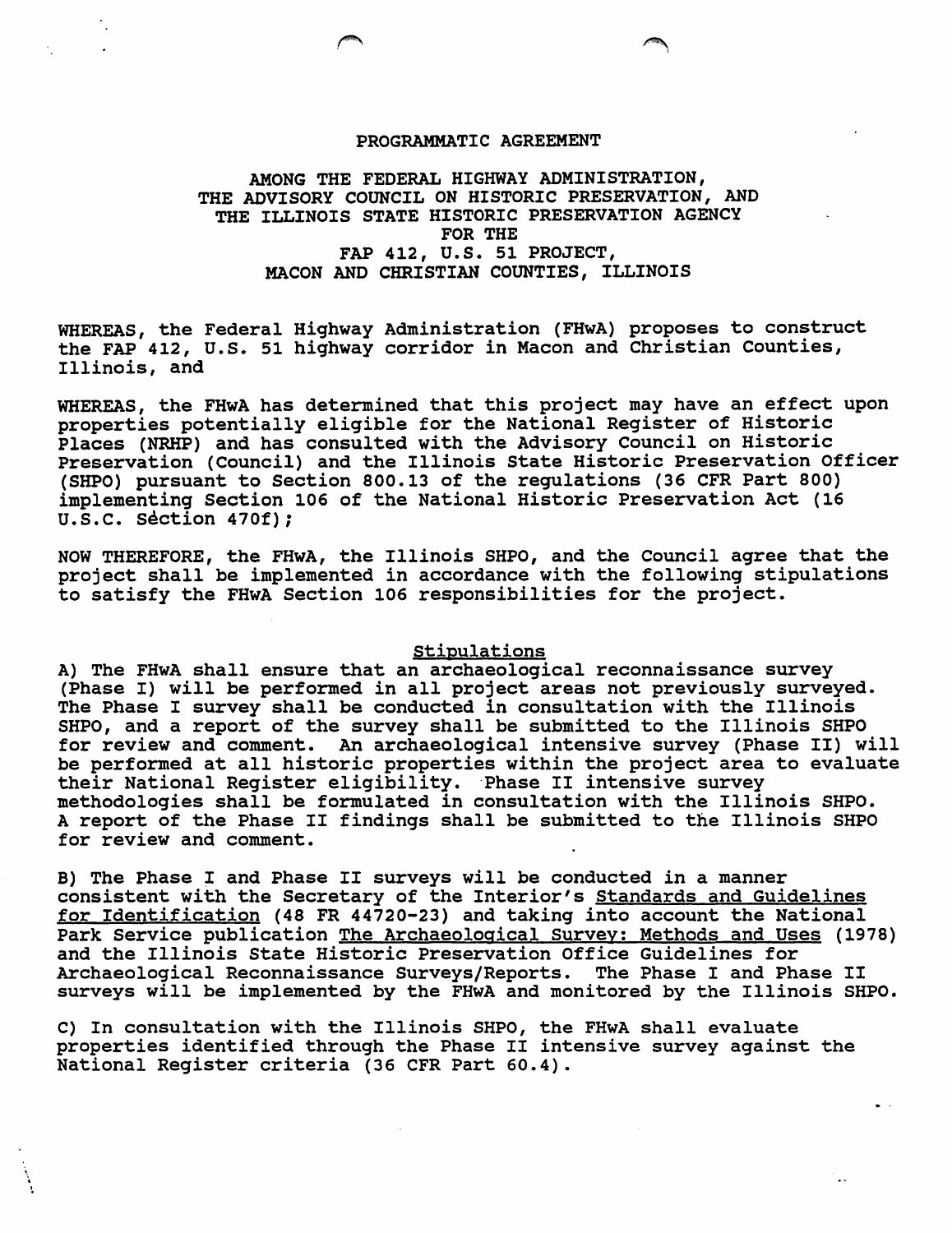1. For those properties which the FHwA and the Illinois SHPO agree are not eligible for inclusion in the National Register, no further archaeological investigations will be required, and the proposed project may proceed in those areas.

2. If the survey results in the identification of properties that the FHwA and the Illinois SHPO agree are eligible for the National Register, such properties shall be treated in accordance with Part II below.

3. If the FHwA and the Illinois SHPO do not agree on National Register eligibility, or if the council or the National Park Service so request, the FHwA shall request a formal determination of eligibility from the Keeper of the National Register, National Park Service, whose determination shall be final.

II. ARCHAEOLOGICAL DATA RECOVERY (Phase III)

A) Those sites which the FHwA and the Illinois SHPO agree are eligible for the National Register will be treated in the following manner:

1. The FHwA shall ensure that a data recovery plan addressing substantive research questions is developed in consultation with the Illinois SHPO for the recovery of relevant archaeological data. The plan shall be consistent with the Secretary of the Interior's standards and Guidelines for Archaeological Documentation (48 FR 44734-37) and take into account the Council's publication, Treatment of Archaeological Properties. It shall specify, at a minimum, the following:

- the property, properties, or portions of properties where data recovery is carried out;
- the research questions to be addressed through the data recovery, with an explanation of their relevance and importance;
- the methods to be used, with an explanation of their relevance to the research questions;
- proposed methods of disseminating results of the work to the interest of the public; and
- a proposed schedule for the submission of reports to the Illinois **SHPO.**

2. The data recovery plan shall be submitted by the **FHwA** to the Illinois 2. The data recovery pian shart be submitted by the rhwn to the first Illinois SHPO's comments, the FHwA shall ensure that the data recovery plan is implemented. The Illinois SHPO shall monitor this implementation.

B. The FHwA shall ensure that the data recovery plan is carried out by or under the direct supervision of an archaeologist who meets, at a minimum, the Secretary of the Interior's Professional Qualifications Standards (48 **FR 44738-9).** 

C) The FHwA shall ensure that adequate laboratory time and space are available for analysis of osteological, cultural, and biological materials recovered from the excavations.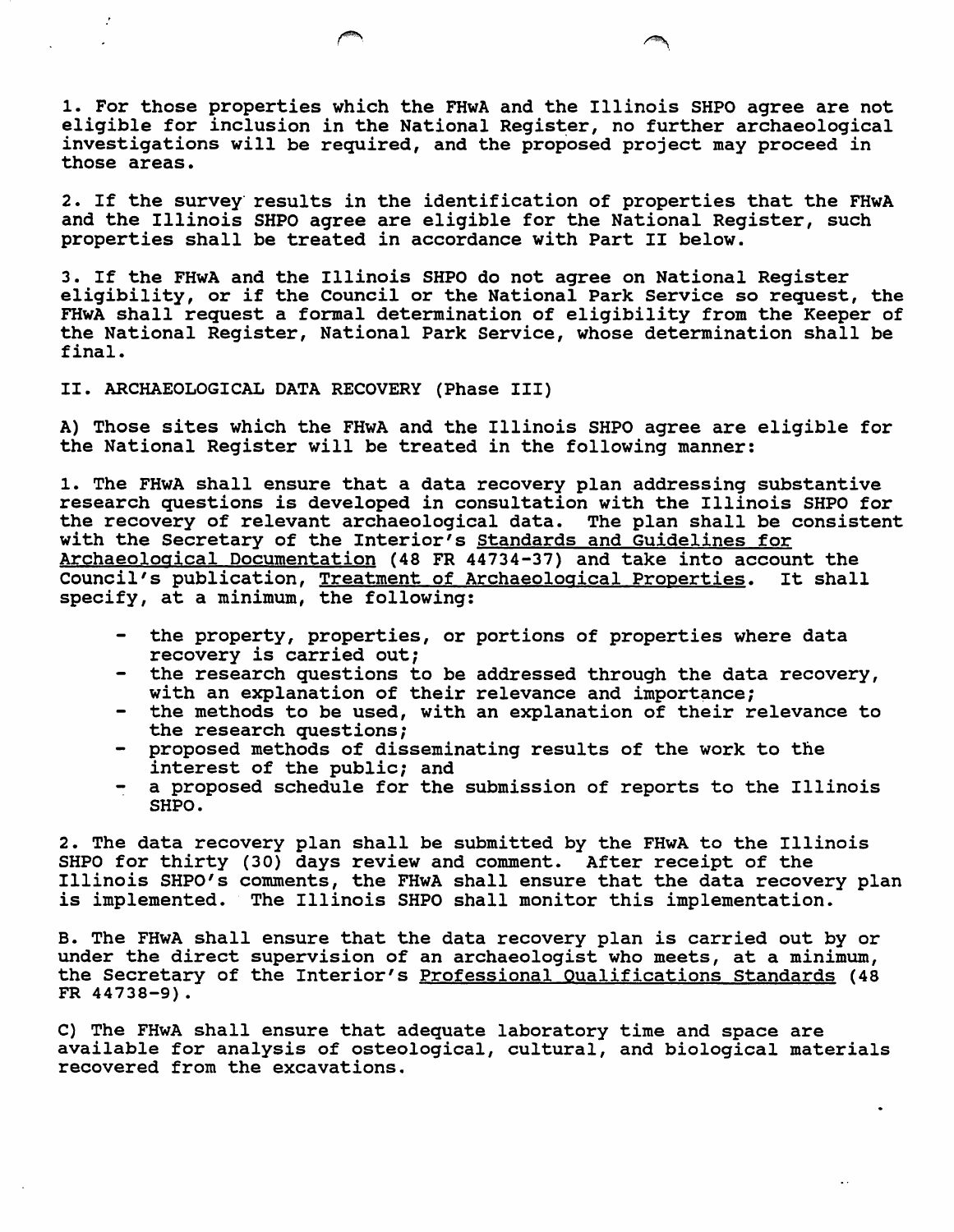D) the FHwA shall ensure that an adequate program of site security from vandalism during data recovery is developed in consultation with the Illinois SHPO, and then implemented by the FHwA.

#### III. CURATION AND DISSEMINATION OF INFORMATION

A) In consultation with the Illinois SHPO, the FHwA shall ensure that all materials and records resulting from archaeological survey and data recovery conducted for the FAP 407 Project are curated at a repository<br>within the State of Illinois and in accordance with 36 CFR Part 79. If within the State of Illinois and in accordance with 36 CFR Part 79. human remains are recovered, the signatories to this Agreement shall consult further to determine the appropriate disposition of the remains.

B) The FHwA shall ensure that all final archaeological reports resulting from actions pursuant to this agreement will be provided in a format acceptable to the Illinois SHPO and the National Park Service for possible peer review and submission to the National Technical Information Service (NTIS). The agency official shall ensure that all such reports are responsive to contemporary standards, and to the Department of the Interior's Format Standards for Final Reports of Data Recovery Programs (42 FR 5377-79). Precise locational data may be provided only in a separate appendix if it appears that its release could jeopardize archaeological data.

**IV. PROVISION FOR UNDETECTED ARCHAEOLOGICAL RESOURCES DISCOVERED DURING IMPLEMENTATION** 

In accordance with 36 CFR Section 800.ll(a), if previously undetected archaeological resources are discovered during project activities, the **FHwA**  will cease, or cause to stop, any activity having an effect on the resource and consult with the Illinois SHPO to determine if additional investigation is required. If further archaeological investigations are required any data recovery will be performed in accordance with Part II ARCHAEOLOGICAL DATA RECOVERY (Phase III) and Part III CURATION AND DISSEMINATION OF INFORMATION of this Agreement. If both the FHwA and the Illinois SHPO determine that further investigation is not necessary, activities may resume with no further action required. Any disagreement between the FHwA and the Illinois SHPO concerning the need for further investigations will be handled pursuant to Part V. DISPUTE RESOLUTION of the Agreement.